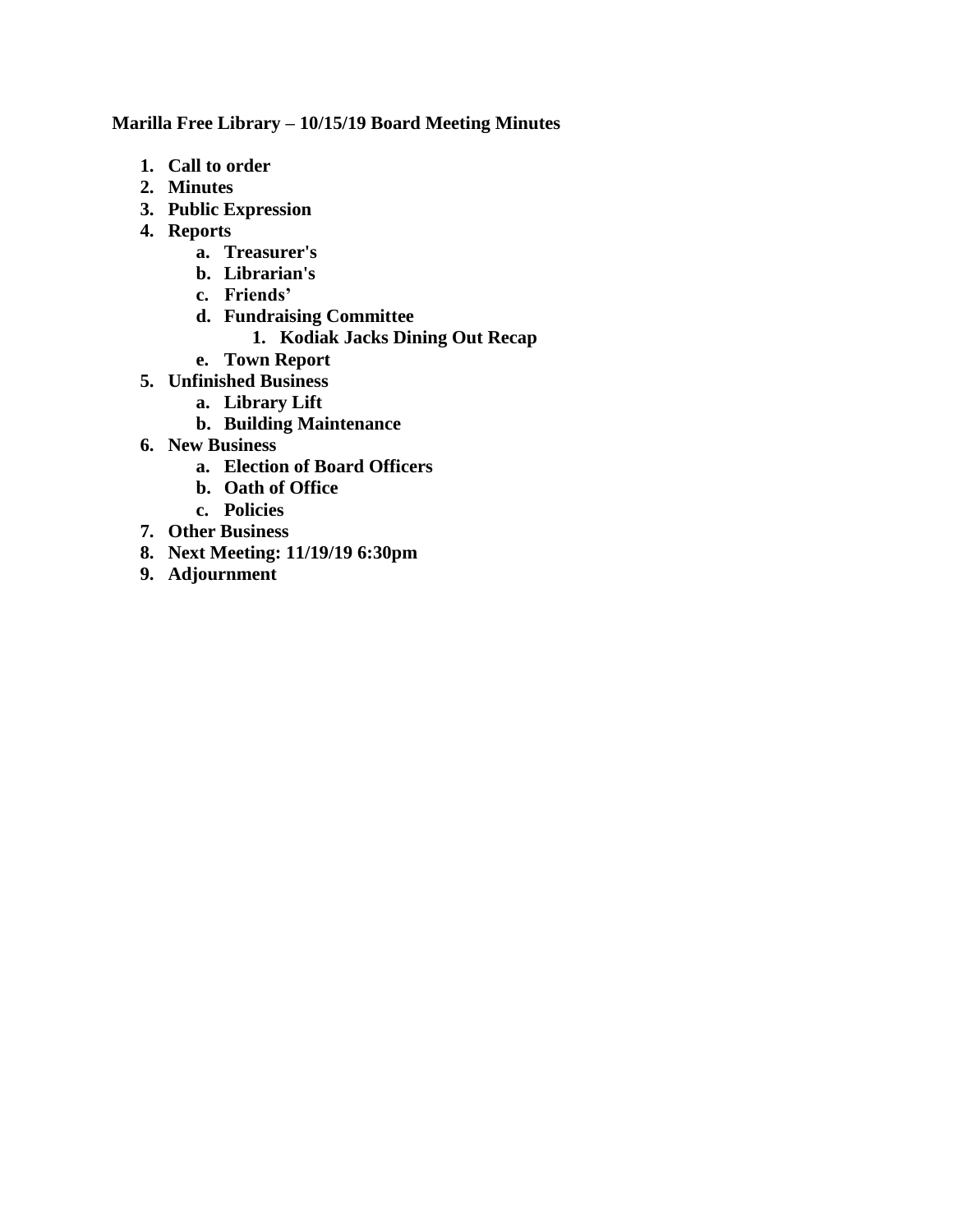# **Marilla Free Library – 10/15/19 Board Meeting Minutes**

- **1. Call to order** 6:29pm. In attendance: Shannon Thompson, Rachelle Walker, Judy Farmer, Kathy Winde and Joanne Goellner. Absent: Marsha Wingate. Also present: Bonnie Waterman (*Town Liaison*), Sharon Kelly (*trustee with the Buffalo & Erie County Public Library System Board*).
- **2. Minutes -** A motion was made by Judy Farmer to approve September's meeting minutes as written. Second motion made by Joanne Goellner. All in favor with none opposed.
- **3. Public Expression -** No public expression.
- **4. Reports**
	- **a. Treasurer's - (***for full account details including all transactions and balances see the Treasurer's Report on file at the library*) Shannon updated the Board regarding September's finances, transactions and account balances for the Fundraising, Operating, Town Account and CD. Due to Marsha's absence, the remainder of September's finances will be discussed in November in addition to October's Treasury Report. A motion was made by Joanne Goellner to approve the Treasurer's Reports as presented. A second motion was made by Judy Farmer. All were in favor with none opposed.
	- b. **Librarian's -** (*for full details, see the attached Librarian's Report*)
		- **i.** Circulation, Wireless use and Patron Count were all up. Circulation, Wireless and Laptop use are all up for the year.
		- **ii.** During the summer Passport Reading program, 163 people visited the Marilla Free Library for a stamp.
		- **iii.** The library received the new copy machine. A request to have the old one moved has been made.
		- **iv.** Shannon updated the board regarding fall programs. The Haunted Mansion graham cracker house program still has a few openings. During the month, there will also be Toy Story themed crafts available during library hours.
		- **v.** Shannon is planning to create a sheet of events to be distributed at the primary school to help promote attendance.
	- **c. Friends'-** The book sale will be Friday October 18th and Saturday October 19th at the Marilla Community Center. The Friends are still looking for baked good donations for both days. The group also has a new display in the library with information about the group and how to join.

# **d. Fundraising Committee**

- **i. Kodiak Jacks Dining Out Recap –** The Library earned \$225 from the dining out fundraiser. Kodiak Jacks provided a gift card for the raffle winner. The committee also received a \$40 donation from a family who could not participate in the event but wanted to support the Library. The Board decided that this was a successful event and positive in that it supported a local business.
- **e. Town Report –** Bonnie shared that she was aware that we knew, but reiterated she was sad to report that the town lift is not compatible with the library's lift. She also mentioned that the town is planning the annual Christmas in Marilla. It is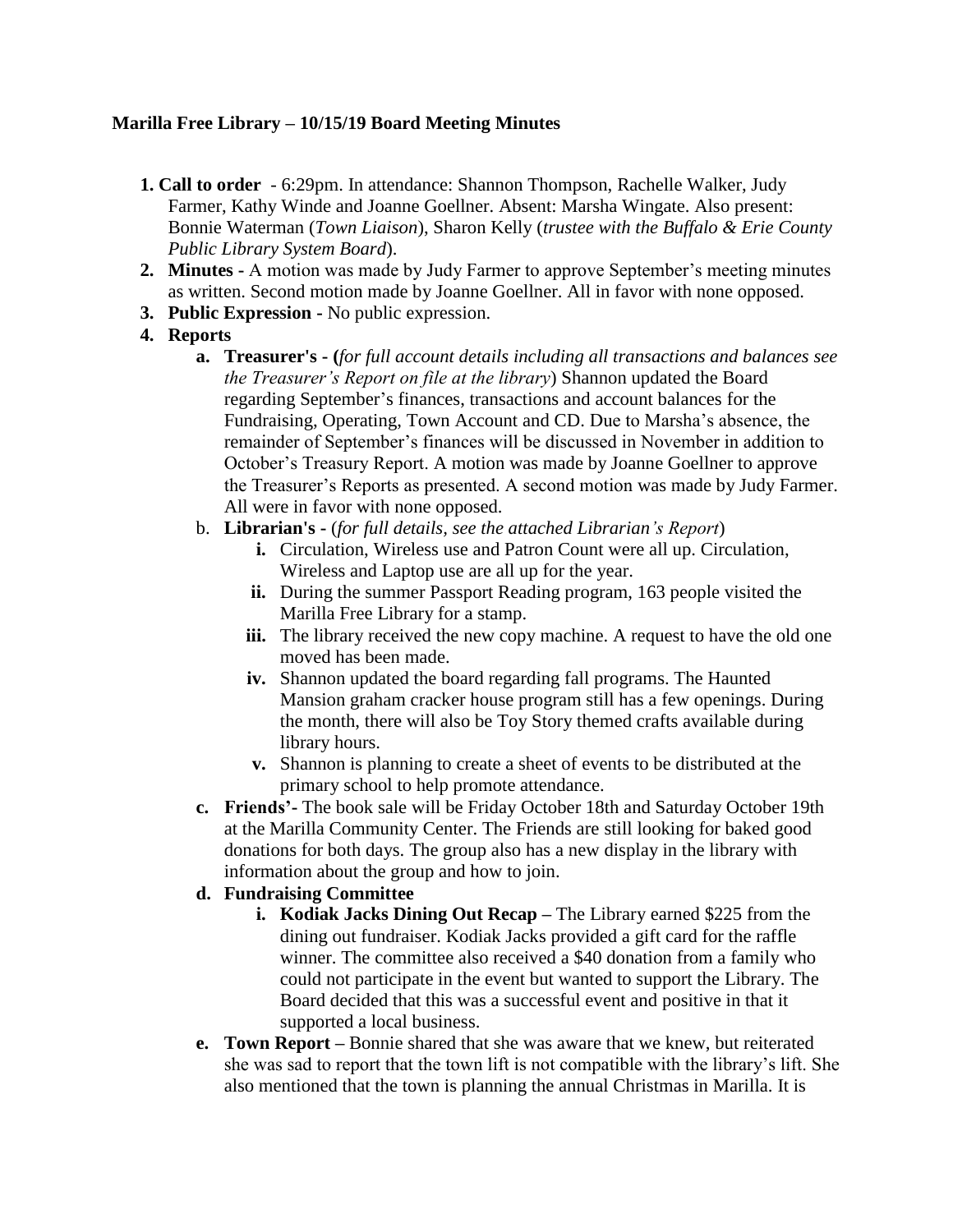scheduled for December 14<sup>th</sup> from 4-7pm. She invited the Library, Board and Friends to participate.

### **5. Unfinished Business**

- **a. Library Lift –** Shannon updated the Board regarding actions taken regarding the lift since September's Board meeting. Elevator Maintenance of Buffalo was called for a second opinion. They serviced the lift from (1997-2004). They reported:
	- **i.** The lift appeared to be in good condition.
	- **ii.** The schematics were missing.
	- iii. The starter relay was pulled out and left open.
	- **iv.** Joe (who came out) said that he has been able to find motors that work with the library's lift; however, he was unable to give any kind of formal estimate without the schematics. The schematics are part of the machine and are supposed to be left attached. He also stated that without inspecting both the town and library lifts, it was obvious that they would not be compatible based on their individual model numbers.

Shannon called Kolt to ask about the lift schematics and they were returned. Elevator Maintenance of Buffalo is scheduled to return to the Library 10/16 or 10/17 and reevaluate and create a quote. Joe said that a replacement motor will cost around \$1700 plus the cost of labor. Kolt had mentioned that a new library lift will cost around \$35,900. The Board will hold a special meeting once an estimate is received to decide how to proceed. Since the town financed and installed the lift, the library will also send a letter to the town board to update them on the status of the lift. Bonnie mentioned that if the lift was repairable, that the Board should send a copy of the estimate to the town. She felt that the cost wasn't much and would probably pass.

The Board also discussed possibly applying for the New York State Construction Grant offered for libraries in the next year depending on the outcome of the lift repair.

**b. Building Maintenance –** Young Waterproofing came out to the Library to investigate the basement water issue. They reported that the concrete blocks along the base behind the wall had hollows that hold moisture and slowly release it. They advised that there was some mold but it was not a serious issue, especially since it had not been disturbed. They stated they would take the walls down four feet, fog the area, and use Bioclean Moldicide. They assured Shannon that it was not harmful to people or the environment. As part of their service, they would treat the walls, floor and ceiling. They would retreat the area and then remove debris. They did not notice any obvious causes but did say that overflowing downspouts could be an issue. They pointed out the crack where the stairs meets the building and suggested the Library repair it with GE Silicone Caulk. They also noticed a brick that needed repointing and recommended that the rest of the building's bricks get checked.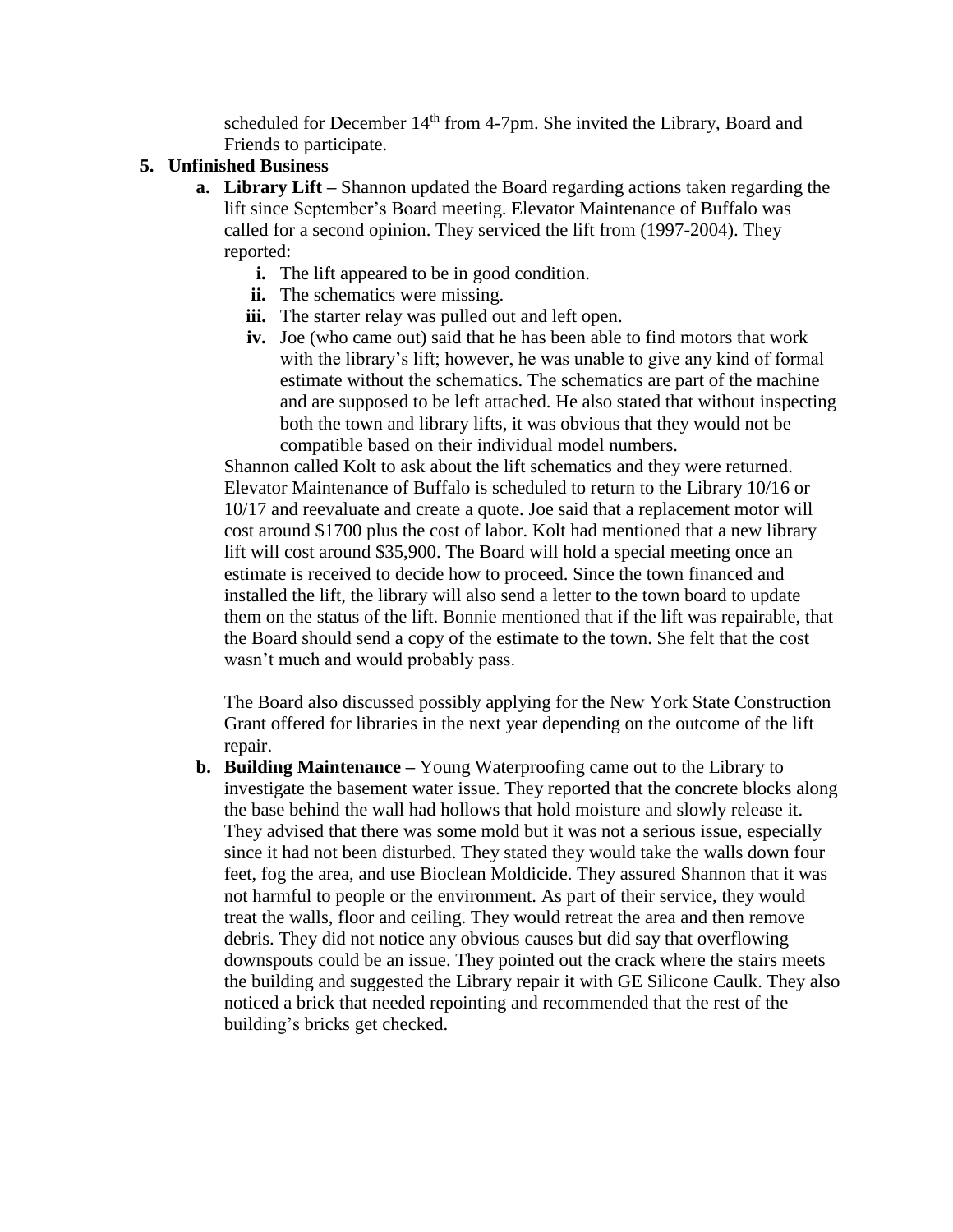Youngs gave Shannon an estimate of \$1700 with a recommendation that the library purchase a 65/70 liter dehumidifier for the basement closet area set to 35% humidity.

Once Youngs completes their work, the Library will have to hire a general contractor to rebuild the walls, drywall, etc.

Judy made a motion to approve hiring Youngs Waterproofing with their estimate of \$1700 to repair the basement water damage with a second from Kathy Winde. All were in favor with none opposed. The approval was made without a second estimate based on the fact that Shannon had contacted three other companies for an estimate and no one would give a quote or do the work.

- Corey Szczesny Home Improvements was supposed to come June 24 or 26 but never showed or called.
- A&W General Contractors came out to look at the wall on July 13th but was not interested in the job.
- PuroClean came out September 18 and never sent the quote they said they would send by September 19.
- Young Waterproofing Co. came out on September 19 and mailed the quote to the library.

Shannon will contact Youngs to get on their schedule.

- **6. New Business**
	- **a. Election of Board Officers -** The position of President, Vice President, and Secretary ran unopposed. Secretary Joanne Goellner cast one ballot for Rachelle Walker as President, Judy Farmer as Vice-President, and Joanne Goellner as Secretary. The position of Treasurer has been tabled until the next meeting.
	- **b. Oath of Office –** There were no new trustees or members so an oath of office was not necessary.
	- **c. Policies –** Shannon shared a draft for a new policy for the library regarding disposal of obsolete or surplus property. She will revise and share the policy at a future meeting.

# **7. Other Business -**

- **a. Payroll Report –** Shannon shared with the board a copy of the current payroll report. It was passed around to all members in attendance for viewing.
- **b. Library Day with the Sabres at KeyBank Center** Rachelle shared with the Board information she received through email about discount Sabres tickets from Central for a game on Tuesday, December 10. \$5 from each sale would be donated back to the library and Library card holders will also receive a 25% discount at the New Era Sabres store that night.
- **c. Library Card Design –** the library is looking for new designs for their library cards. It was suggested that the information about this contest be shared with the Iroquois Central School art teachers.
- **d. ACT Reminder –** Rachelle also reminded the Board about the next ACT Meeting to be held Saturday 10/19 at the North Collins Library.
- **8. Next Meeting: 11/19/19 6:30pm**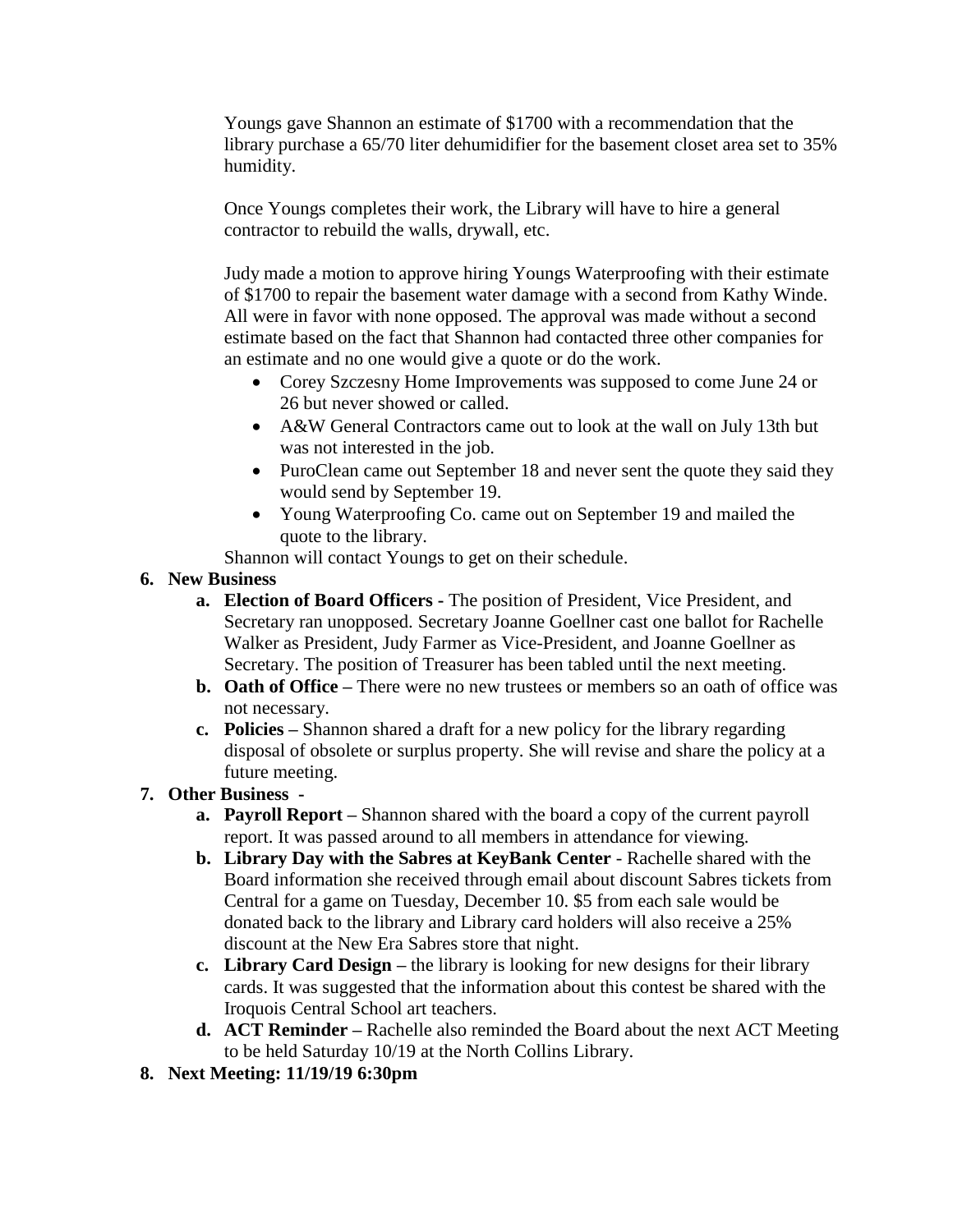**9. Adjournment -** There being no further business to conduct, a motion to adjourn the meeting was made by Joanne Goellner at 7:35pm with a second by Judy Farmer. All were in favor with none opposed.

Meeting Minutes Respectfully Submitted, October 24, 2019 by Joanne Goellner, Secretary.